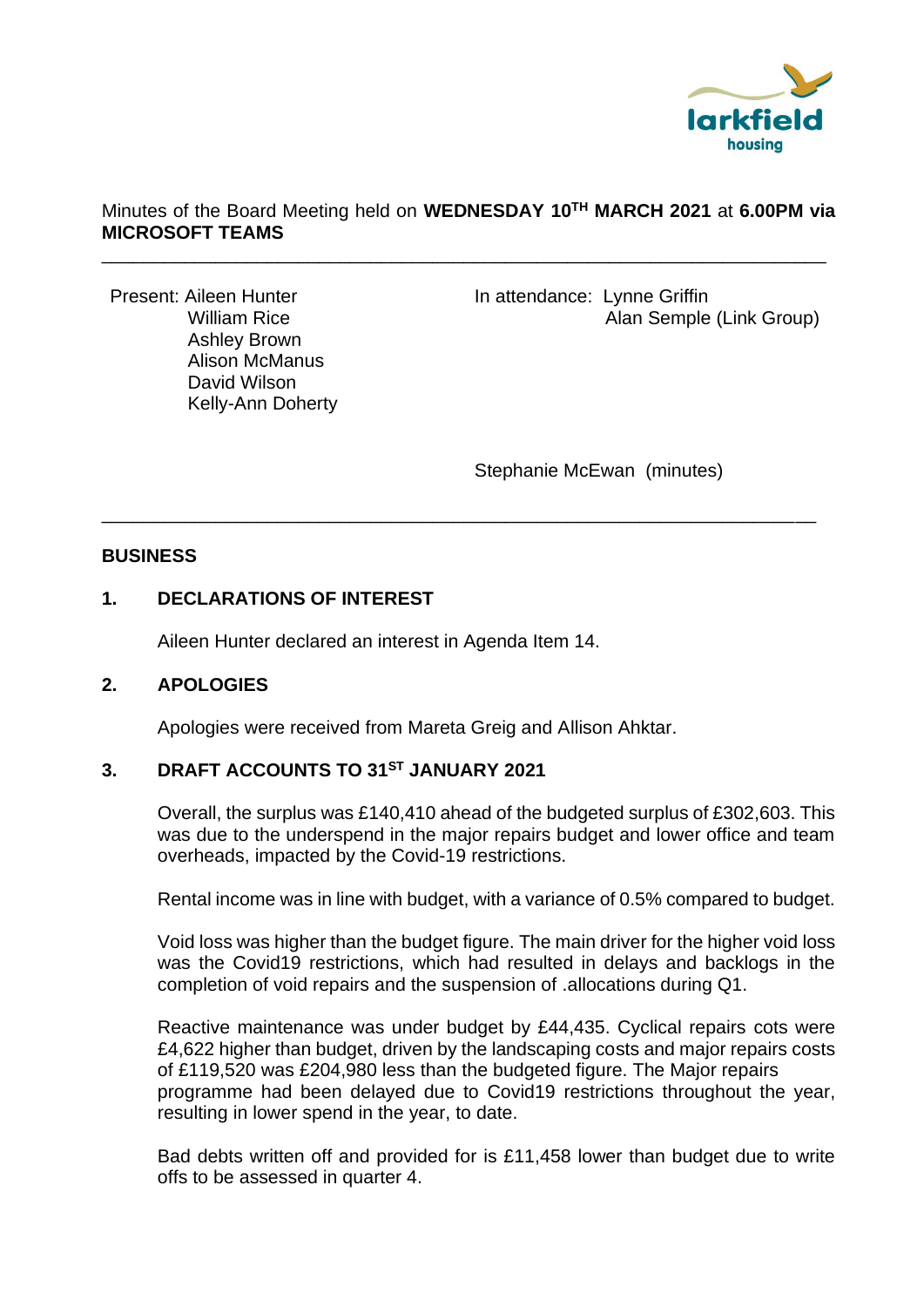Management and Office costs of £93,183 were £62,254 under budget as at 31 January 2021 due to the Covid19 restrictions, 40% lower than the budget figure. Finance expenditure was £33,304 compared to a budget of £42,710. Loan interest was lower than budgeted due the Link Group loan interest being based on a 3- Month Libor variable rate and the 3-month Libor variable interest rate being historically low at the time the interest was due.

Overall expenditure was £149,975 lower than budgeted expenditure of £1,338,286, largely due to the Covid19 restrictions and suspension of major repairs works.

## **4. INSURANCE CONTRACT/TENDER RENEWAL 2021**

It was noted that we were required to go through an annual renewal process for the appointment of our insurers, across the Link Group. The commencement period for the current broker contract was January 2019, for a 5- year period and this means that the 5- year end date will be January 2024. The insurers are under an annual renewal process with the cover period running from April each year.

The insurance premium for 2021/2022 will be provided by Bruce Stevenson Insurance Brokers (BSIB). This premium covers the period 28th April 2021 – 27th April 2022.

## **5. ANNUAL DECLARATIONS OF INTEREST FORMS 2021**

Members noted that they would be required to complete their annual Declaration of Interest forms towards the end of the current financial year.

Members should expect to receive an electronic communication on this, in the coming weeks.

## **6. FINAL BUDGET ASSUMPTIONS AND 30 YEAR FINANCIAL PROJECTIONS**

L Griffin advised that the Association had submitted their response on the EVH wage ballot proposal and confirmation had now been received that the proposal had been approved by the EVH employer members. For 2021/22 an 0.8% increase to all salaries would be applied as from 1<sup>st</sup> April 2021.

## **7. APPROVAL OF THE MINUTES OF THE MEETING HELD ON 20TH JANUARY 2021**

The Minutes of the meeting held on WEDNESDAY 20TH JANUARY 2021 were approved subject to the following amendments:

Mareta Greig to be added to the list of attendees for the above meeting.

Moved: Aileen Hunter Seconded: Mareta Greig

## **8. MATTERS ARISING FROM THE MINUTES OF THE MEETING HELD ON 20TH JANUARY 2021**

## **8.1 COMMITTEE ACTION REGISTER**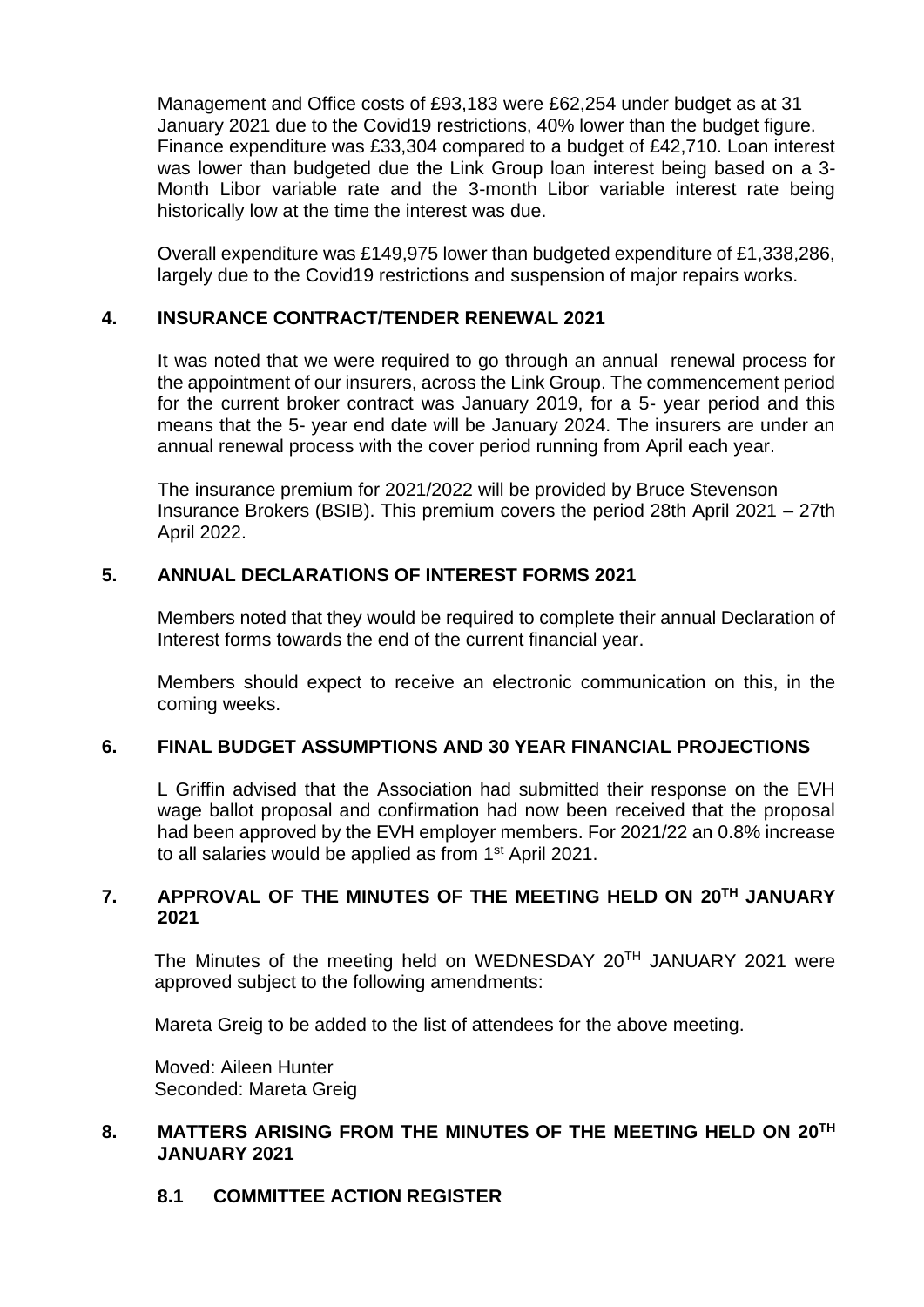Members confirmed that they were happy for the Area Manager to pass on their personal e-mail addresses to SHARE for use/access to their on-line elearning training package.

It was also noted that a nomination for the Link Group Board and/or the Link Conveners Group was still outstanding. The Area Manager would discuss this with Larkfield's Chair.

## **9. KPI PERFORANCE REPORT (QUARTER 3) 2021/22**

Members noted the following –

#### **Average number of days to complete non-emergency repairs**

Completion times for reactive external gutter clearances continued to have a detrimental impact on the average response time to complete nonemergency repairs. This work was currently sub-contracted out by Link Property and we were currently discussing how best to approach this work to improve performance going forward.

#### **Average length of time taken to re-let properties in the last year**

Total re-let times during the quarter continued to be impacted adversely due to lock down restrictions and the Covid-19 related backlog of repairs and some additional internal void procedural delays to support remote working arrangements.

#### **Total rent loss due to properties being empty**

The increase in total rent loss due to void properties was due to the average length of time taken to re-let properties in the last year.

## **Homelessness, of properties available (and where there was demand from homeless people) to let what % went to homeless applicants**.

The Association received five Section 5 Referrals during the reporting period, however we were unable to comply with the requests due to the size of void properties available at the time and low turnover of stock. The Association had, however, leased two void properties during the year for use of temporary homeless accommodation, and not included in the KPI data.

## **10. REPLACEMENT BOARD EXTRANET SITE**

L Griffin highlighted to members that the new portal "Decision Time" is a cloudbased solution and is accessible through an internet browser. This means that members will still be able to access the portal until such times as the new devices and Larkfield e-mail addresses are issued. The proposal is for members to be set up with a new "Decision Time" account, and with new email addresses so that use of the portal can begin and when the time comes to be set up with a new iPad and e-mail address, the new account would be simply would over to that address. The log-in details would simply change to reflect the new email address.

Members also noted that they should receive an e-mail invitation and link details for online training for the new portal.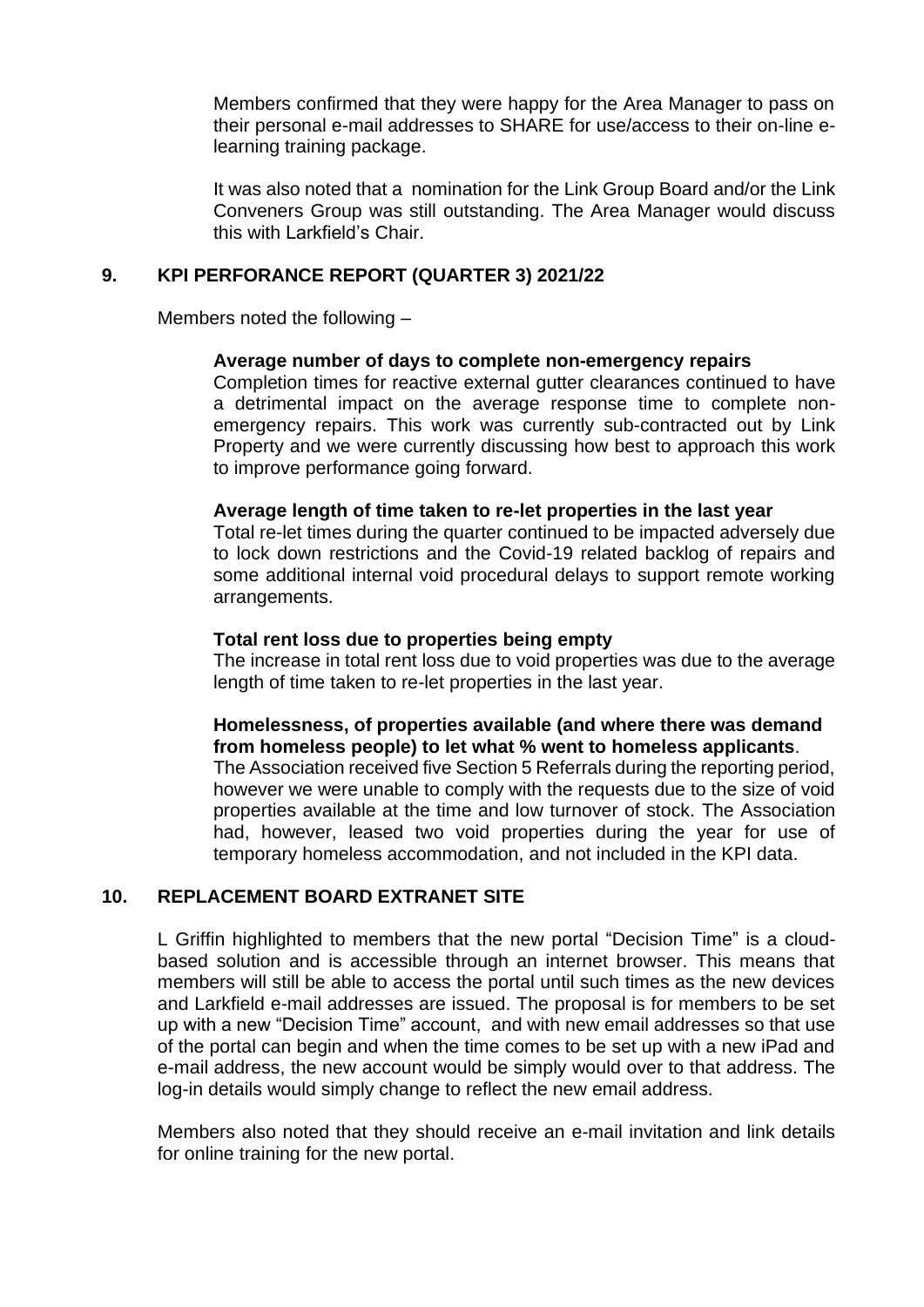### **11. HOUSING MANAGEMENT AND MAINTENANCE SUB COMMITTEE MEETING HELD ON 5TH FEBRUARY 2021**

The Committee noted the draft Housing Management & Maintenance Minutes from the meeting on  $5<sup>th</sup>$  February 2021. There were no items for approval.

## **12. APPROVAL OF DRAFT INTERNAL MANAGEMENT PLAN**

- (a) Draft Internal Management Plan (IMP) 2021-2026
- (b) Appendix 1 30 Year Financial Projections
- (c) Appendix 2 Sensitivity Analysis
- (d) Appendix 3 Risk Register

The Committee discussed the draft IMP document for the period, 2021-2026 and appended 30-year financial projections, sensitivity analysis and updated Risk Register.

It was agreed that the Area Manager would review the section around current performance, in line with our performance tolerances and re-asses those areas where we were doing okay or could do better. The IMP document and Action Plan for 2021/22 would be brought back to the Committee in May for final approval.

## **13. LARKFIELD STRATEGY DAY 2021**

Members agreed for this to be revisited in June when Covid restrictions were eased.

## **14. PROPOSED OWNER MAINTENANCE CHARGE FOR 2021**

The Committee discussed the proposed charge and agreed that the common maintenance charge for the year ended 31 March 2021 would be as detailed in the report, with the addition of any additional charges to be invoiced between now and the end of March 2021.

## **15. WIDER ROLE BUDGET ALLOCATION**

The Committee unanimously approved the proposed project budget allocation for 2021/22 as detailed in the report. Regarding the pilot Link Living project it was highlighted that access to the Scottish Community Mediation Service might provide a valuable linkage to the project outcomes.

#### **16. STAFFING MATTER**

The Committee noted this report and that the temporary, part-time, Project Admin Assistant post had been accounted for within the staffing budget for 2021/22.

## **17. BAD DEBT WRITE OFFS FOR CONSIDERATION**

The Committee unanimously approved to write off Cases 3-17 as bad debt.

#### **18. POLICY REVIEWS**